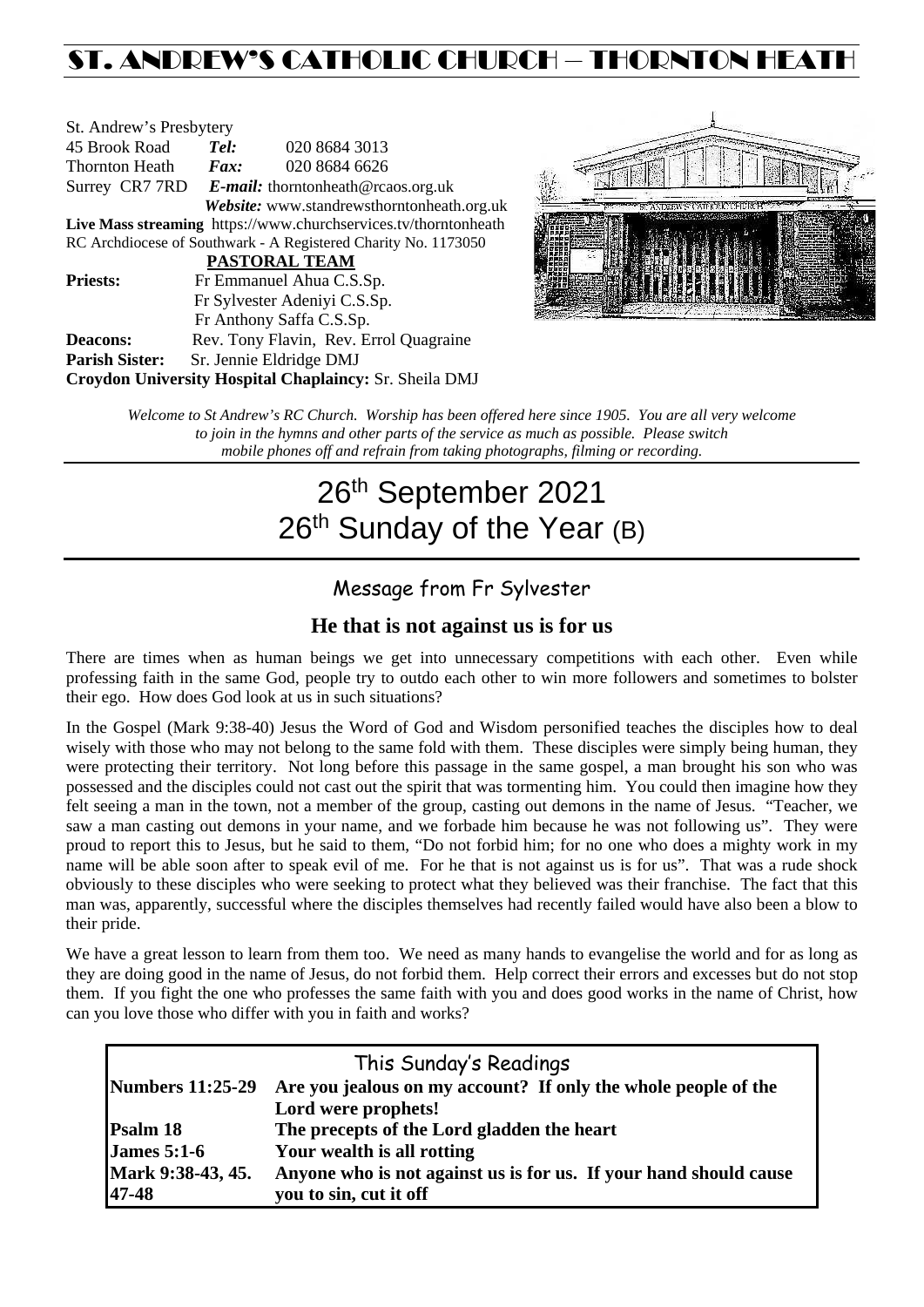| $U = V + U - U + V - U - V$          |                    |                                        |                                       |  |  |
|--------------------------------------|--------------------|----------------------------------------|---------------------------------------|--|--|
| Sunday 26 <sup>th</sup> September    |                    | 6.00pm (Saturday) First Mass of Sunday | Gemma Moses & Family - Thanksgiving   |  |  |
| $26^{th}$ Sunday of the Year         | 9.30am             | Mass                                   | Deceased Members of Freeman Family    |  |  |
|                                      |                    |                                        | <b>RIP</b>                            |  |  |
|                                      | 11.30am            | <b>Mass</b>                            | Alan Ogwuke RIP Anniv                 |  |  |
|                                      | 6.00 <sub>pm</sub> | <b>Mass</b>                            | For the People of the Parish          |  |  |
| Monday 27 <sup>th</sup> September    | 7.30am             | <b>Mass</b>                            |                                       |  |  |
|                                      | 10.00am            | <b>Mass</b>                            | Michelle Mannion RIP Anniv            |  |  |
| Tuesday 28 <sup>th</sup> September   | 7.30am             | <b>Mass</b>                            | Pete Hunter RIP                       |  |  |
|                                      | 10.00am            | Mass                                   | Anton Benedict - Anniversary          |  |  |
| Wednesday 29 <sup>th</sup> September | 7.30am             | <b>Mass</b>                            | In Honour of Our Lady of Africa       |  |  |
|                                      | 10.00am            | <b>Mass</b>                            | Abigail R. Rodrigues $-18th$ Birthday |  |  |
| Thursday $30th$ September            | 7.30am             | Mass                                   | Francis & Ursula Kershaw (F)          |  |  |
|                                      | 10.00am            | <b>Mass</b>                            | Mrs Margaret C. Grillo RIP Anniv      |  |  |
|                                      |                    |                                        |                                       |  |  |
| Friday 1 <sup>st</sup> October       | 7.30am             | <b>Mass</b>                            | Timothy & Cleta Andradi RIP           |  |  |
|                                      | 10.00am            | Mass                                   |                                       |  |  |
|                                      | $10.30 - 12$ noon  | <b>Adoration</b>                       |                                       |  |  |
| Saturday 2 <sup>nd</sup> October     | 9.30am             | <b>Mass</b>                            |                                       |  |  |
|                                      | $10.00 - 10.30$ am | <b>Confessions</b>                     |                                       |  |  |
|                                      | $5.00 - 5.30$ pm   | <b>Confessions</b>                     |                                       |  |  |
|                                      | 6.00 <sub>pm</sub> | <b>First Mass of Sunday</b>            | Mr Cecil Lobo RIP Birthday            |  |  |
| Sunday 3 <sup>rd</sup> October       | 9.30am             | Mass                                   | Nigerian Catholic Community –         |  |  |
| $27th$ Sunday of the Year            |                    |                                        | Independence Anniv                    |  |  |
|                                      | 11.30am            | Mass                                   | Zara Arthur - Wellbeing               |  |  |
|                                      | 6.00 <sub>pm</sub> | <b>Mass</b>                            | For the people of the Parish          |  |  |

Church cleaners: this week: Sancho's Dusters, next week: St Jude's Group

# St. Andrew's Parish Notices

#### **FACEMASKS**

Please can we ask you to continue to use a face covering if you are able to and to use the hand sanitiser when entering our Church.

#### **GIFT AID ENVELOPES 2021/22**

To help us with the re-ordering of the Gift Aid boxes, please can we ask you to tick "yes" or "no" if you want them. All the current names are displayed on the notice board in the porch. This list will only be available for one month, so please make sure you tick your name please.

#### **ANNUAL MASS COUNT**

Thank you to our counters. Kindly record the numbers on the sheet on the table just outside of the Priest's Sacristy, thank you.

#### **CAFOD FAMILY FAST DAY (HARVEST) – FRIDAY 1ST OCTOBER**

This Family Fast Day we can help the poorest people in the world adapt to the climate crisis. This is a crisis that will affect each and every one of us – and is damaging our world.

Our local experts are helping people all over the world to adapt to climate change and protect our common home. By donating to CAFOD this Family Fast Day you can help communities affected by the worst impacts of the climate crisis.

Donate online through the CAFOD website or by using a CAFOD envelope. You can also easily give via text. Text CAFOD10 to 70580 to donate £10 (texts cost £10 plus one standard rate message) or choose to give any whole amount between £1 and £20 by texting CAFOD, following the amount you would like to donate to 70580.

If you are using a CAFOD envelope from the porch, please return to us on the weekend of 2/3 October. Thank you for your continued support.

## Diary for the Week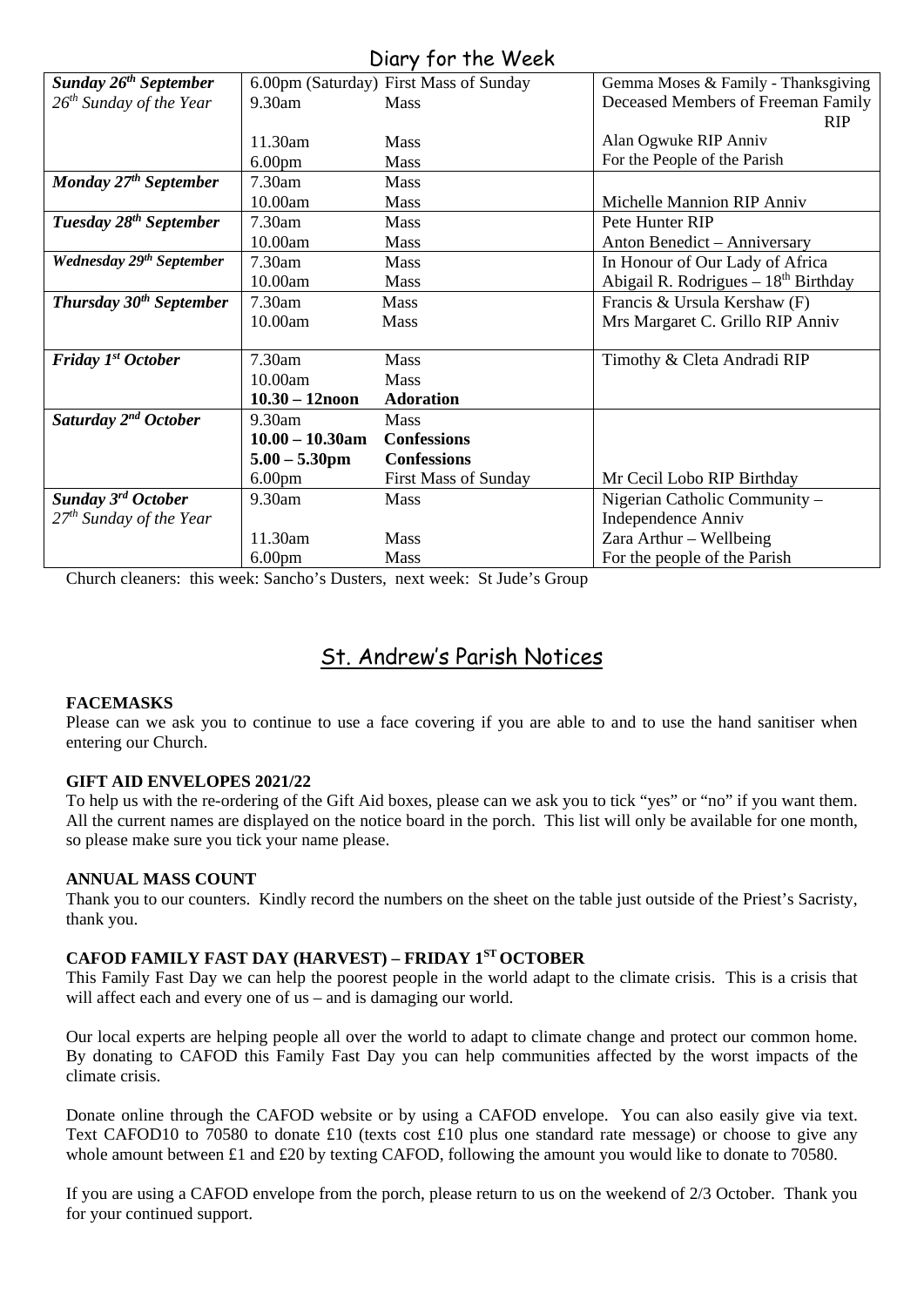#### **THE RITE OF CHRISTIAN INITIATION FOR CHILDREN (RCIC)**

The RCIC is for children whose parent is Catholic and are over the age of 7 years and have not been baptised and also for children in year 5 and above who have not made their First Communion. Please come to registration and Session 1 on Tuesday 28<sup>th</sup> September in the parish hall on Quadrant Road 6.30pm - 7.30pm. Please note that an accompanying parent or adult must stay with the child for the full session.

#### **RITE OF CHRISTIAN INITIATION OF ADULTS (RCIA)**

The RCIA is for anyone who is interested in becoming a member of the Catholic Church. This begins on Tuesday 28th September at 7.45pm in the parish hall on Quadrant Road until 9.00pm. If you know of anyone who might be interested please encourage them to come along and perhaps come with them.

#### **SCHOOL REFERENCES**

Please come along to the remaining dates for you to see Fr Emmanuel. Please come prepared with the school's Priest reference forms and your child's Baptism Certificate. The following remaining dates are:

Monday  $11^{th}$  October  $11.00 - 1.00$  pm and  $7.00 - 9.00$  pm Tuesday  $12^{th}$  October  $7.00 - 9.00$ pm Wednesday  $13<sup>th</sup>$  October  $11.00 - 1.00$ pm

*Please note that these will be the only dates that Fr Emmanuel will see you to sign the school forms, so please make every effort to attend. In the last two years we have had to see many parents with very late forms giving lots of different excuses as to why they missed the original dates.* 

*These dates will be the only dates available – no excuses! Fr Emmanuel*

#### **ADORATION**

Please come in and spend some time in the presence of Our Lord in the Blessed Sacrament for Adoration every Friday from 10.30am – 12noon.

#### **ALL NATIONS CATHOLIC CHARISMATIC GROUP UK - FOODBANK**

The group have launched a food bank project in order to help families who are in need of extra help with regards to some food items. This will be held in St Andrew's hall every second Saturday every month until the end of the year. The next one will be on Saturday 9<sup>th</sup> October approximately from  $12.00 - 1.00$ pm. We would welcome any food donations, tinned, dry packets, etc. Please see the poster in the porch for more info and contact details. If you know of any families who may benefit from this, please let them know.

#### **REPOSITORY**

The Repository will be open after the 9.30am and 11.30am Masses on Sunday.

#### **ACTIVE RETIREMENT GROUP**

It is with sadness and regret that we have to let you know that Bill and Gwen Whalley have decided to retire from the Wednesday Active Retirement Group. After some 10 years this has been a difficult decision for Bill and Gwen to make but they believe that as they step aside this will allow for hopefully others to take over and put a new emphasis and impetus to the club.

Please can we ask our members to let others know as soon as possible, especially those that do not attend St. Andrew's.

As a parish we would like to say a big thank you to Bill and Gwen for their many years of service and we send our good wishes to them for the future.

#### **ROSARY GROUP**

We would like to re-start our Rosary Group in the Church. If you would like to join us, please do come along Monday to Saturday after the 10am Mass during the week and on Saturdays after the 9.30am Mass. All are very welcome to attend.

#### **CHURCH CLEANERS WANTED URGENTLY**

We really need more people to help with the task of cleaning God's house. Especially over the past year the burden has fallen on just a few who are having to cope on their own so if you can spare an hour or two and would like to help by joining one of our groups, please contact Fifi on 07932 764273. Thank you.